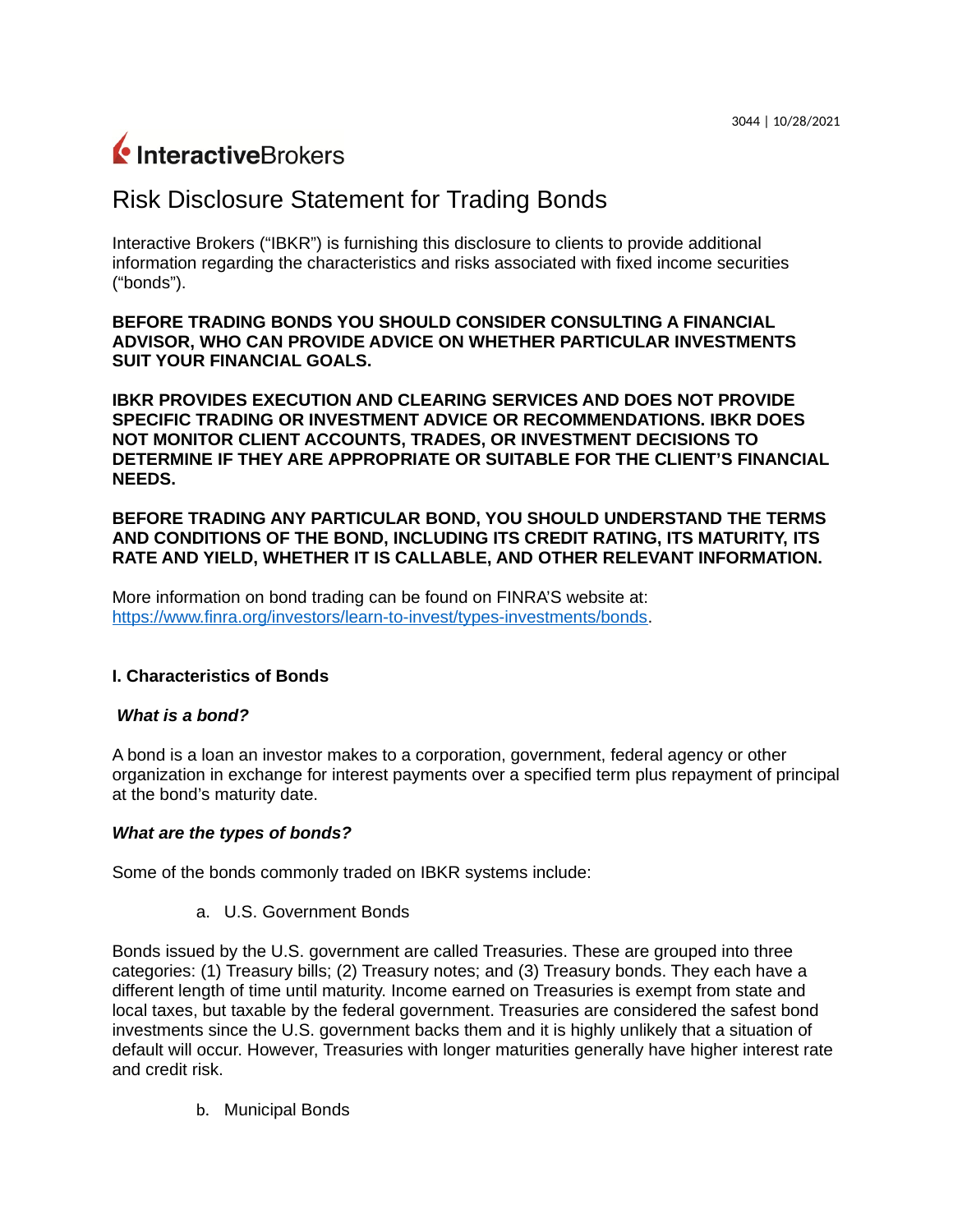Municipal bonds are debt obligations of state or local governments. The funds may be used to support general governmental needs or special projects. Municipal bonds are considered riskier investments than Treasuries. They generally are exempt from federal taxation, and state or local government issuers often exempt their own citizens from taxes. However, municipal bonds often pay a lower interest rate because of their favorable tax treatment. When considering an investment in municipal bonds, bear in mind that no two municipal bonds issues are exactly alike, so it is important to carefully evaluate up-to-date information about both the bond and its issuer.

# c. Corporate Bonds

Companies issue corporate bonds (or corporates) to raise money for capital expenditures, operations and acquisitions. Corporates are issued by all types of businesses. Corporate bonds are debt instruments issued by private corporations. There are many types of corporate bonds, and investors have a wide range of choices with respect to bond structures, coupon rates, maturity dates and credit quality, among other characteristics.

Corporate bonds tend to be categorized as either investment grade or non-investment grade. Non-investment grade bonds are also referred to as "high yield" bonds because they tend to pay higher yields than Treasuries and investment-grade corporate bonds. However, with this higher yield comes a higher level of risk. High yield bonds also go by another name: junk bonds.

Par value, or face amount, is usually \$1,000, but bond prices are quoted in \$100. For example, a quote of 80 is a bond selling for \$800. Amounts less than \$10 are quoted in eighths (\$1.25). Therefore, a quote of 80 1/8 is equal to \$801.25.

Most corporate bonds trade in the over-the-counter (OTC) market. The OTC market for corporates is decentralized, with bond dealers and brokers trading with each other around the country over the phone or electronically.

Convertible Bonds are bonds that may be converted into another form of corporate security, usually shares of common stock. Conversion only occurs at specific times at specific prices under specific conditions and this will all be detailed at the time the bond is issued.

d. Zero-Coupon Bonds

These are bonds that do not pay interest periodically, but instead pay a lump sum of the principal and interest at maturity. Investors, however, must pay taxes on the interest as it accrues, not when they receive it.

e. Sovereign Bonds

A sovereign bond is a specific debt instrument issued by a government outside of the United States. They can be denominated in both foreign and domestic currency. Similar to other bonds, these generally pay the buyer a certain amount of interest for a stipulated number of years and repay the face value on maturity.

# *How are Bonds Rated?*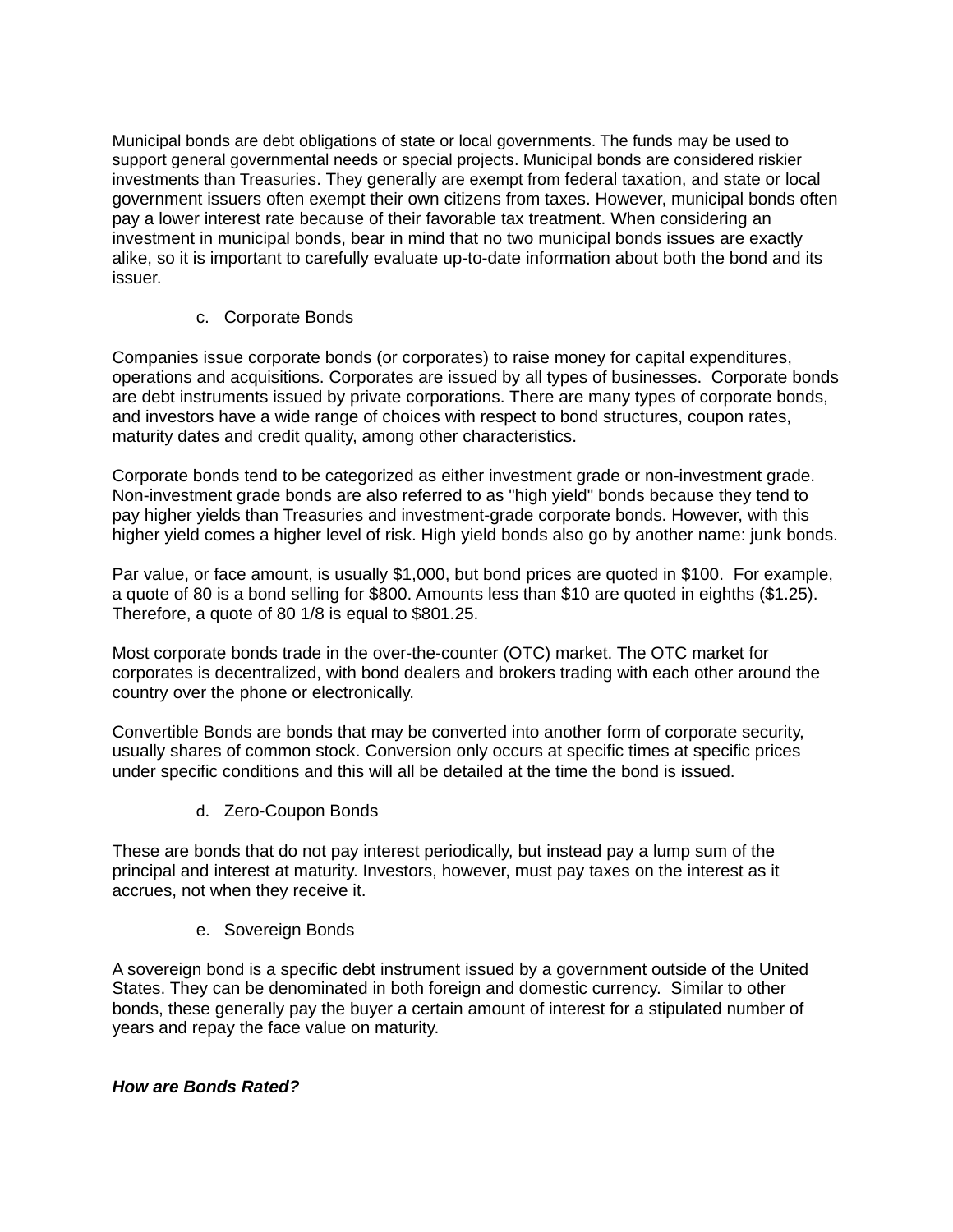Standard & Poor's and Moody's Investors Service assign credit ratings to governments and corporations which help determine the amount of interest paid. The ratings for bonds are in the chart below. The ratings represent greater default risk as you read down the chart (see Section 2 for credit and other risks associated with bonds).

| Quality                           | Moody's | <b>Standard &amp; Poor's</b>    |
|-----------------------------------|---------|---------------------------------|
| <b>Best Quality</b>               | Aaa     | <b>AAA</b>                      |
| <b>High Quality</b>               | Aa      | AA                              |
| Upper-medium grade                | A       | A                               |
| Medium grade                      | Baa     | <b>BBB</b>                      |
| Junk Bonds/Speculative/High Yield |         | Ba, B, Caa, Ca   BB, B, CCC, CC |
| Default                           |         |                                 |

Bond ratings are subject to change by factors that affect the company's credit.

The ratings that appear for the bonds IB offers are from sources IB believes to be reliable; however, IB cannot guarantee their accuracy.

#### **II. General Risks of Bond Trading**

Trading bonds may not be suitable for all investors. Although bonds are often thought to be conservative investments, there numerous risks involved in bond trading. If you are uncomfortable with any of the risks involved, you should not trade bonds.

*Credit Risk.* There is a credit risk involved with trading bonds. When you purchase a bond, you are lending money to the issuer. There is always the risk that the issuer will go bankrupt or otherwise be unable to make payments when they are due. If this happens, you may lose some or all of your investment.

**Prepayment risk.** Prepayment or "call" risk involves the scenario where an issuer "calls" a bond. If this happens, your investment will be paid back early and you may not be able to locate an alternative bond with similar terms. Certain bonds are callable and others are not, and this information is detailed in the prospectus. If a bond is callable, the prospectus will detail a "yield-to-call" figure. Corporations may call their bonds when interest rates fall below current bond rates.

A "put" provision allows a bondholder to redeem a bond at par value before it matures. Investors may do this when interest rates are rising and they can get higher rates elsewhere. The issuer will assign specific dates to take advantage of a put provision. Prepayment risk is figured into the pricing of bonds.

*Inflation Risk.* Inflation risk is the risk that the rate of the yield to call or maturity of the bond will not provide a positive return over the rate of inflation for the period of the investment. In other words, if the rate of inflation for the period of an investment is six percent and the yield to maturity of a bond is four percent, you will receive more money in interest and principal than you invested, but the value of that money returned is actually less than what was originally invested in the bond. As the inflation rate rises, so do interest rates. Although the yield on the bond increases, the price of the actual bond decreases.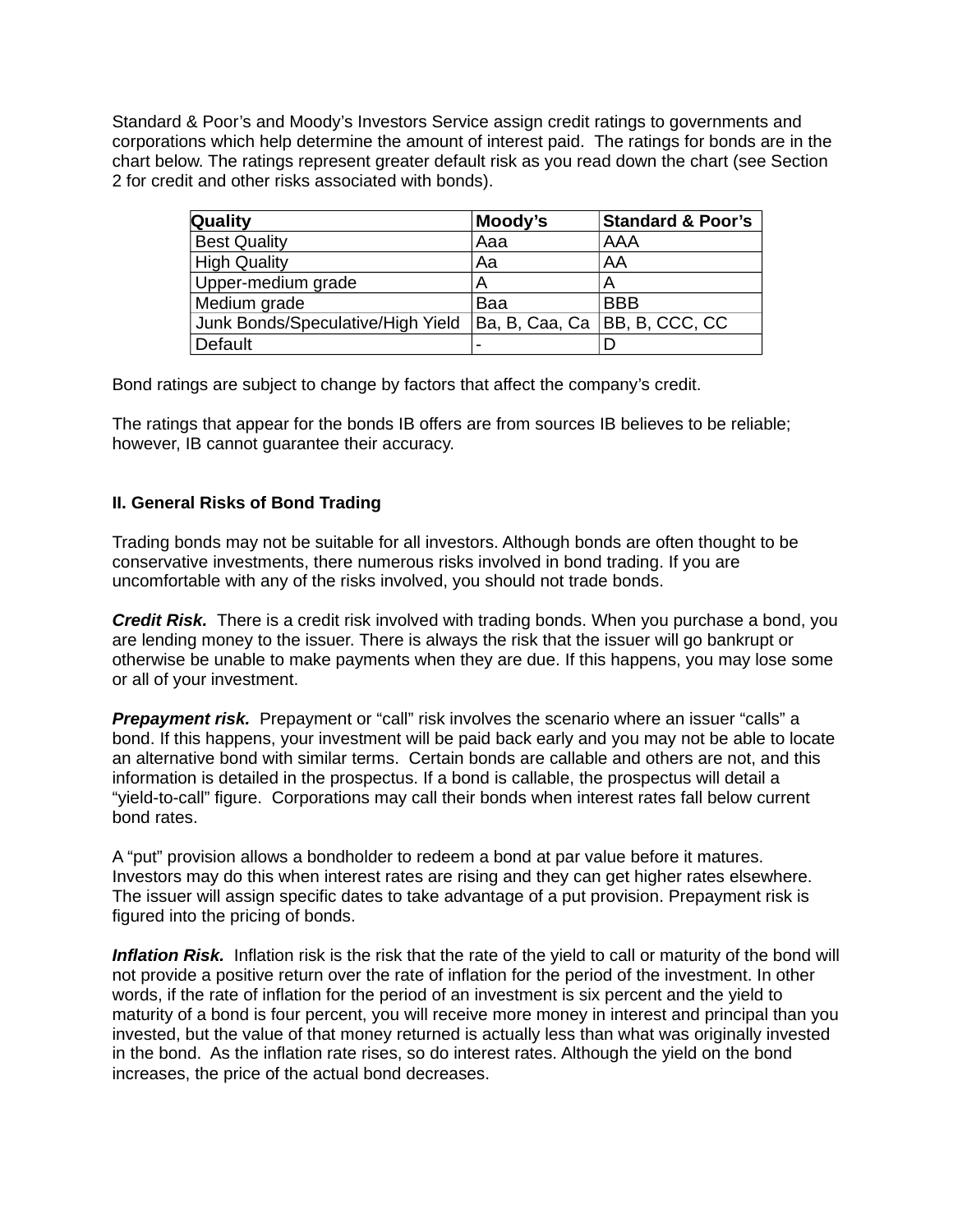*Interest Rate Risk.* Interest rate risk is the potential for investment losses that result from a change in interest rates. If interest rates rise, for instance, the value of a bond or other fixed-income investment will decline.

*Liquidity Risk.* Liquidity risk is the risk that you will not be easily able to find a buyer for a bond you need to sell. If there is a limited or no secondary market for bonds you hold, the sale price may be much lower than the amount invested or the amount you may receive if you hold the bond to maturity.

#### **III. Risks of Trading Bonds Electronically**

IBKR is an online, direct access brokerage firm that executes virtually all trades on electronic market centers. IBKR will post bids and offers for bonds from various information sources and markets and will allow you to execute trades against those electronically-displayed bond quotes.

Unlike the practice of many other brokers, IBKR typically does not make telephone calls to various bond dealers in seeking to execute your bond orders. Rather, IBKR will provide you with direct access to electronic bond trading platforms.

Electronic trading has a number of inherent advantages (such as speed, low cost, and a clear audit trail) but it also has certain inherent disadvantages. You should be aware that electronic bond trading platforms may have less liquidity or less advantageous prices than could be offered telephonically by a bond dealer. In addition, electronic trading platforms are inherently vulnerable to technical errors and outages.

Please note that many bond dealers place quotes to buy or sell the same bond position on multiple bond trading venues (e.g., 10 bonds on Market A and 10 bonds on Market B). If an IB customer order executes against both of the quotes (e.g., an order to buy 20 is filled 10 at Market A and 10 at Market B), the dealer may request that one of the trades be busted (reversed). IBKR reserves the right to grant such requests without consent of customer if IBKR, in its discretion, believes that the dealer is acting in good faith.

#### **IV. Risks Specific to Distressed Bonds**

Distressed bonds generally are bonds of a company which has either defaulted, is under bankruptcy protection, or is in financial distress and moving toward bankruptcy or default in the near future. Distressed bonds frequently trade "flat," meaning that the buyer of the bond is not responsible for paying the interest that has accrued since the last payment. In effect, a flat bond is a bond that is trading without the accrued interest. The price of a flat bond is referred to as the "flat price" or "clean price." Typically, flat prices are quoted so as not to misrepresent the daily increase in the dirty price (bond price plus accrued interest) since accrued interest does not change the yield to maturity (YTM) of the bond.

On the Settlement Date, the buyer must pay to seller only the agreed upon price, without any payment in respect of interest. The person holding the bond on the Record Date receives any and all interest payments whenever made. If a Record Date occurs before the Settlement Date, seller will get any interest paid on a bond that is trading Flat. If there is a change in the Record Date, the party that was a bondholder with respect to the prior Record Date loses any rights they may have had to receive any related payment of principal or interest.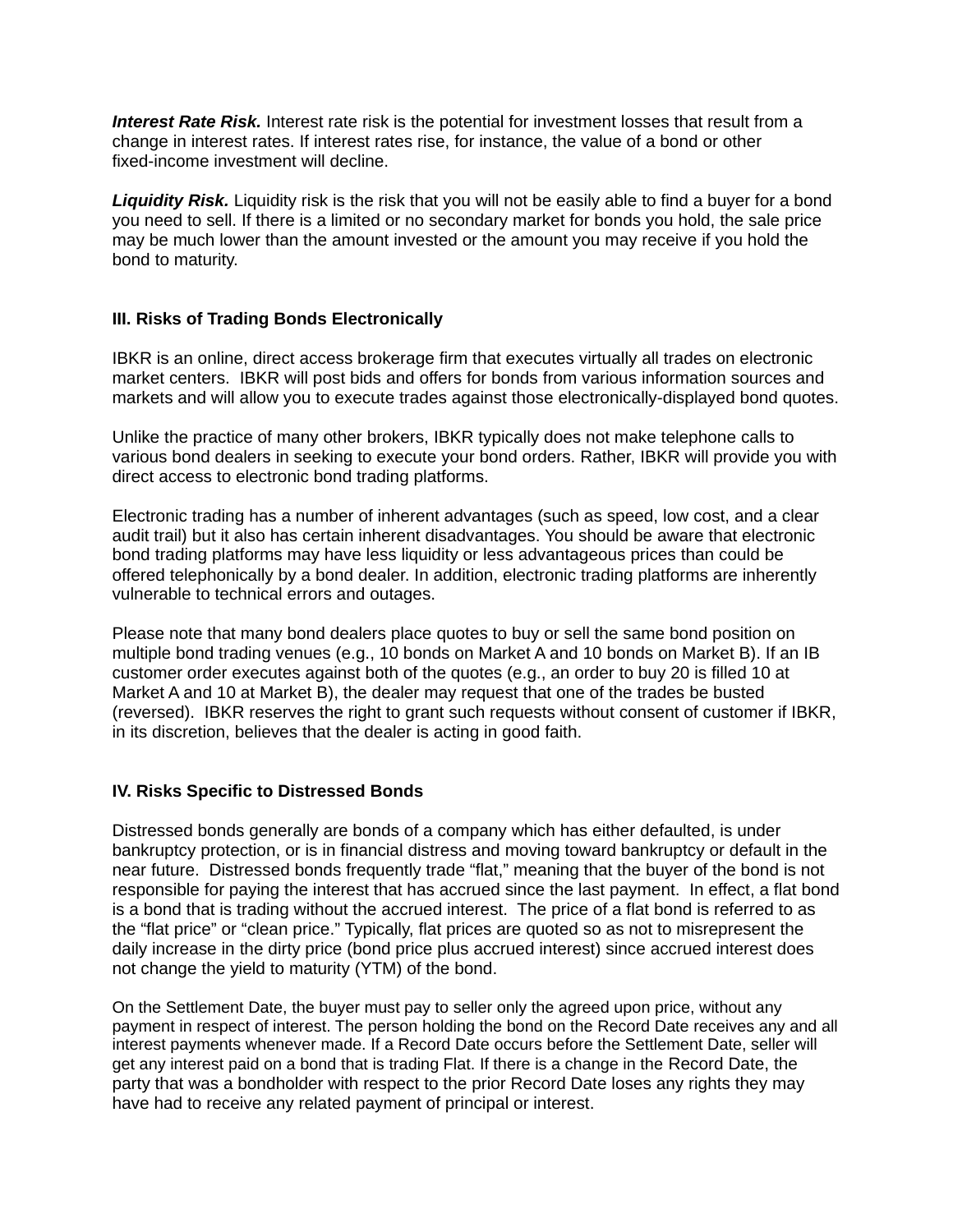If a bond that was sold with accrued interest begins trading Flat after the trade date, but before Settlement date, the buyer remains responsible for paying the accrued interest to the seller, even though the buyer may not receive interest from the bond issuer. If the accrued interest payment is not made on the actual Payment Date, but is made during the Grace Period, any interest payments will accrue to the seller. If accrued interest is paid after the Grace Period, it will belong to the buyer when paid.

Bankruptcy courts can issue broad orders at the request of a bankruptcy debtor that halt or seriously restrict trading in all of the debt and equity of the debtor corporation for the protection of the bankruptcy debtor's net operating loss ("NOL") carryovers and other tax attributes of the debtor.

"Minimum denomination transfer requirements" are generally found in the Indenture and the offering documents and provide that a transfer of a bond whether in physical or book- entry form be made in certain minimum denominations.

Clients should be aware that bonds may begin trading flat before a legal default occurs. In this scenario, brokers anticipate the default occurring and the market and dealers will trade bonds without Accrued Interest even though the issuer has not missed an interest payment.

# **V. Risks of Utilizing the IBKR Bond Desk**

Clients that utilize the IBKR bond desk should be aware of the risks inherent with trading bonds in the traditional (non-electronic) manner. The bond desk provides clients with assisted bond trading where a designated bond trader works with customers to find liquidity that in not available on IBKR's electronic bond trading platforms. To identify the liquidity, the trader will communicate with other bond dealers to find bonds and/or pricing that align with the customer's request.

When the bond desk agrees to work a client's order, we are only indicating a willingness to attempt to identify a counterparty to the trade requested by the client and are not obliged to enter into any transaction or guaranteeing the full or partial execution of such order.

IBKR's experienced bond traders will exercise their discretion in deciding whether to work the order, which orders we are willing to execute and when and how to execute all or any part of an order. When IBKR agrees to work an order over a period of time or otherwise to accept an order involving the exercise of discretion, IBKR will attempt to exercise this discretion reasonably and fairly, but, unless otherwise agreed, IBKR is not committed to executing all or any part of the order in any particular way. Clients requesting that IBKR work orders in foreign markets should be aware that bond traders may work orders outside of U.S. trading hours.

#### **VI. Margin**

When a broker-dealer lends a customer part of the funds needed to purchase a security, such as a bond, the term "margin" refers to the amount of cash, or down payment, the customer is required to deposit. Bonds, like equity securities, may be traded on margin. Trading on margin is inherently more risky than trading in fully-paid-for securities. For risks associated with margin trading, please see Interactive Brokers ["Disclosure of Risks of Margin Trading.](https://gdcdyn.interactivebrokers.com/Universal/servlet/Registration_v2.formSampleView?formdb=1005)"